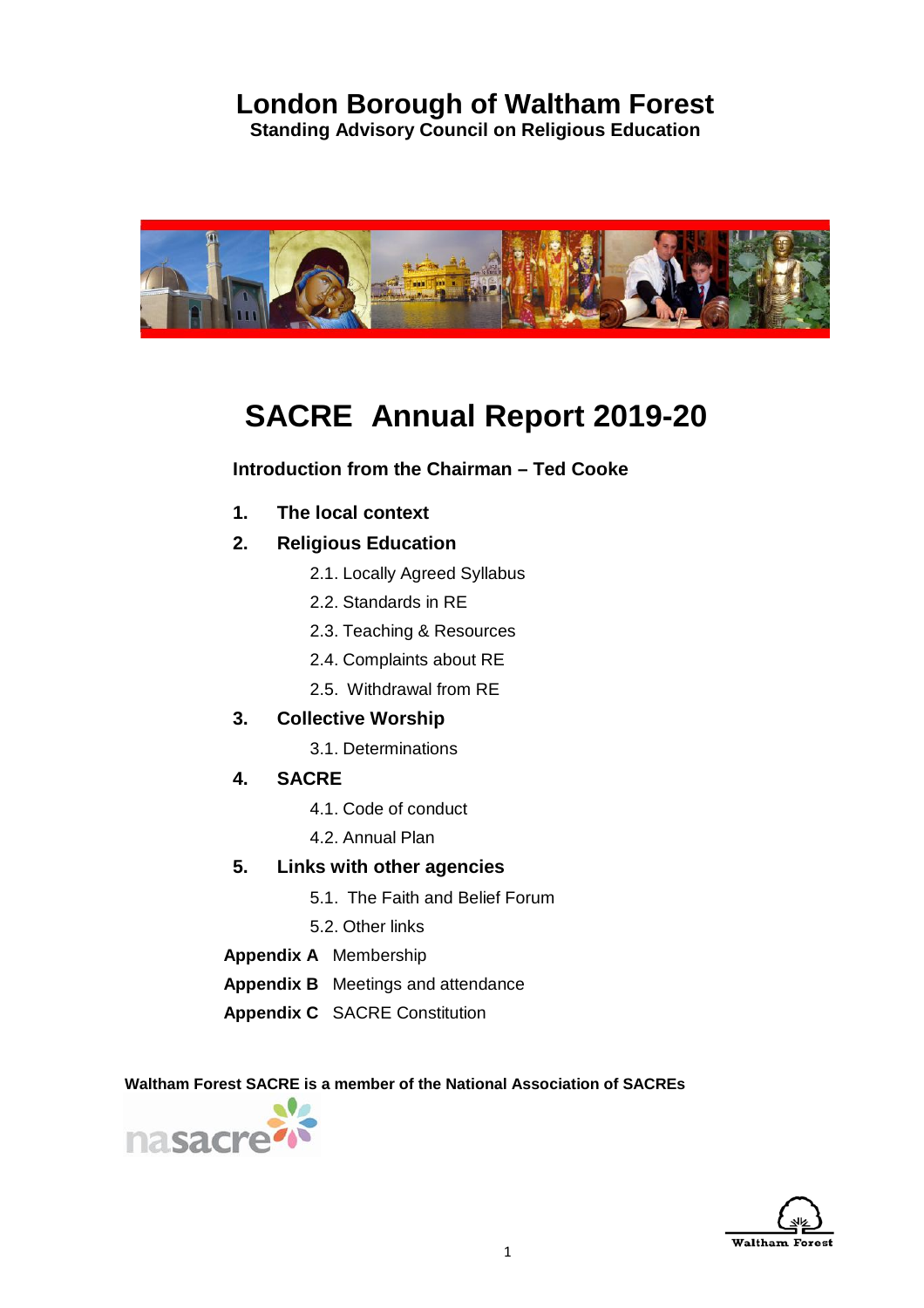## **Introduction from the Chair of SACRE**

Yet another school year has flown by, all be it a very unusual one that none of us expected. The start of the new school year started with its usual mixture of hope and excitement, seasoned by our SACRE's desire to finish the revision of our Agreed Syllabus and plans to review the advice documents for our schools. Of course the best laid schemes of mice and men quoting Shakespeare really hit in January with the news coming from China of a new Covid infection which was beginning to spread and kill people.

Come February with the news that it had spread to a skiing resort in Italy inevitably bringing it to the UK in the lungs of returning half term holiday makers. By the end of the month we were hearing stories of horror from Italian communities and their death rate, that come the beginning of March we had hushed whisper meetings in which school closures were being discussed. Of course our first and draconian lockdown followed a few days later and school pupils and most of the rest of us were ordered to stay home. The most dramatic and disruptive move for most of our pupils and staff.

I want to at this point to thank and praise all those in local authorities and schools who in many creative ways kept contacts alive and education continuing, however unusual the situation. As much as possible moved on line and in the following months most of us have become adept at using Zoom and Teams for meetings and working together.

Like many of us I had to face the challenge of running Zoom or Teams meetings on line. Indeed early on I had to go and sit in our car to get a good signal after a builder had accidentally chopped through my Internet cable and my phone battery was running out.

We will not dwell on the events through the summer with the publication, withdrawl and then settling on teacher predictions for the results of both A and O level results. Just to say that this farrago affected so many pupils including one of my step grandsons who lost a university place and then had it re offered to him after he had chosen and been accepted elsewhere.

Having spent considerable effort it redrafting our Agreed Syllabus soon became apparent that to produce a syllabus of real quality for our schools with attendant online support materials we needed to engage with a third party provider.

In consequence following investigation, interviews and discussion it was agreed that Waltham Forest SACRE would engage RE Today to produce a syllabus which answered the needs of our schools and faith and non-faith communities. This was completed and the first pilot was made available to primary schools in June 2020. Due to a misunderstanding a different version to that approved by SACRE was published and subsequently withdrawn. The revised syllabus was not ready for launch until November so approval, introduction and implementation will come in our report next year.

My I finally draw this introduction to its conclusion by thanking my vice chair Mike Stygal, Donna Miller our SACRE Clerk, Darra McFadden our Advisor, Julie our minute taker, David Kilganon for facilitating our finance and his council and support and last but not the least all the members of SACRE for their contribution and support for our work this year.

Kind Regards

Ted Cooke

Chair, Waltham Forest SACRE

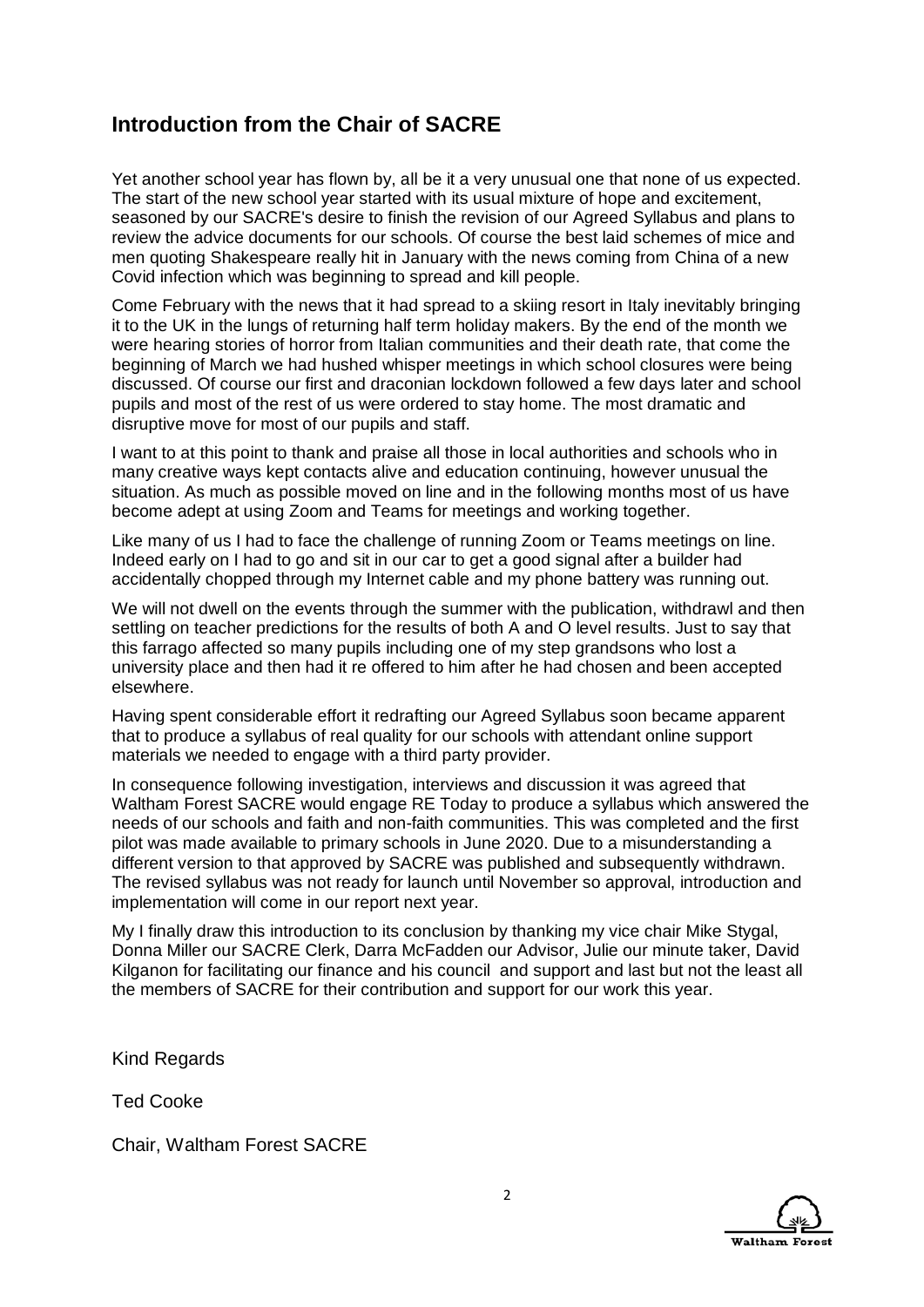## **1. The local context**

The community of the London Borough of Waltham Forest is culturally and socially diverse. Many people have travelled across the globe to come and make their home among us. This diversity is celebrated in the schools, shops, restaurants,

businesses, places of worship and institutions throughout the borough.

Our school population records pupils coming from over 150 different language backgrounds. This diversity is also reflected in the faiths and beliefs of our community, as well as in the varied cultural traditions of those who identify as followers within the major religious groups.

| <b>Religious affiliation in Waltham Forest</b><br>2011 Census |           |  |
|---------------------------------------------------------------|-----------|--|
| Religion                                                      | % of pop. |  |
| <b>Buddhist</b>                                               | 0.8       |  |
| Christian                                                     | 48.4      |  |
| Hindu                                                         | 2.3       |  |
| Jewish                                                        | 0.5       |  |
| Muslim                                                        | 21.9      |  |
| Sikh                                                          | 0.5       |  |
| No Religion                                                   | 18.0      |  |
| <b>Religion Other</b>                                         | 0.4       |  |
| Religion not stated                                           | 7.3       |  |

Source: Office for National Statistics

The borough is served by 33 maintained schools (24 primary , 9 secondary, 2 special, 2 6<sup>th</sup> form colleges ), 5 voluntary aided Schools, 1 voluntary controlled, plus 24 academies (18 primary, 4 secondary, 3 special)

## **2. Religious Education**

## 2.1. Locally Agreed Syllabus

The Local Authority established an Agreed Syllabus Conference (ASC) the previous year to review of the Agreed Syllabus for Key Stages 3, 4 & 5. The ASC recommended to SACRE that the Key Stage 1 & 2 Agreed Syllabus should be updated at the same time to enable a continuity of provision from EYFS to KS5.

A series of meetings were held with 2 providers who would be able to produce a model syllabus that would be suitable and supportive to the effective provision of RE in Waltham Forest schools. It was agreed that RE Today, a national provider of training and support for the teaching of RE, would be contracted to supply a model policy. The model policy chosen is one currently used successfully by a number of London LAs.

The National Lockdown in March caused some difficulties to the production of the new syllabus. It was hoped to include a wide range of art work produced by

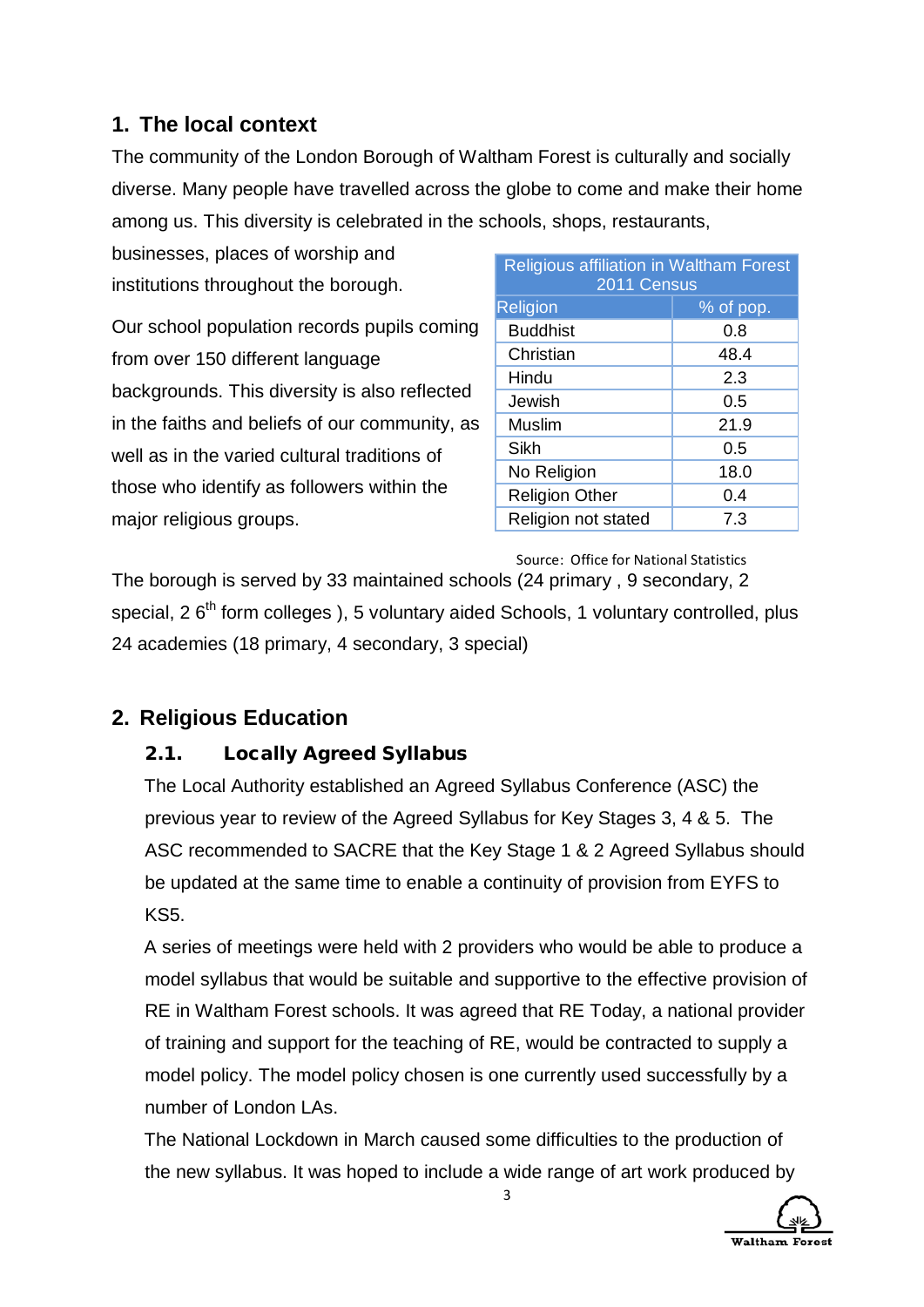local young people in the final production. However, with schools closed this proved impossible. Unfortunately, due to a misunderstanding an incorrect model policy was published at a virtual launch in June. SACRE held an emergency meeting in July to respond to the situation and ensure that the project was put back on track.

The new syllabus is due to launched in November 2020. It is planned that schools can prepare and pilot the new syllabus during the spring and summer terms with full implementation from September 2021.

## 2.2. Standards in RE (exam data 2018-19) **KS4 GCSE**

All schools in the LA entered at least some pupils in KS4 for RE at GCSE. 9 out of 19 schools entered a majority of pupils for the subject, of these 6 schools entered nearly 100% of the cohort. The overall results show a marked improvement on 2017/18 with 13 of the schools exceeding or matching the national average points score.

Congratulations to Norlington, Eden Girls', Holy Family College, Connaught Sch for Girls, and Willowfield Schools who entered a high proportion of students and meet or exceeded national average point scores.

| AQA RE (A): Religious Studies (4610) / Exam: GCSE (9-1)             |            |         |         |            |
|---------------------------------------------------------------------|------------|---------|---------|------------|
| <b>School</b>                                                       | <b>NOR</b> | entered | Avg Pts | Nat av pts |
| <b>Belmont Park School</b>                                          | 12         | 5       | 2.2     | 5.2        |
| <b>Buxton School</b>                                                | 140        | 126     | 3.8     | 5.2        |
| <b>Chingford Foundation School</b>                                  | 226        | 221     | 4.7     | 5.2        |
| Eden Girls' School Waltham Forest                                   | 97         | 93      | 6.3     | 5.2        |
| Heathcote School & Science College                                  | 152        | 11      | 5.2     | 5.2        |
| Lammas School and Sixth Form                                        | 101        | 21      | 5.3     | 5.2        |
| Leytonstone School                                                  | 153        | 18      | 5.4     | 5.2        |
| Norlington School and 6th Form                                      | 107        | 94      | 5.6     | 5.2        |
| South Chingford Foundation School                                   | 125        | 46      | 1.9     | 5.2        |
| <b>Walthamstow Academy</b>                                          | 168        | 13      | 5.3     | 5.2        |
| <b>Walthamstow School for Girls</b>                                 | 173        | 1       | 7       | 5.2        |
| WJEC Eduqas: Religious Studies (4610) / Exam: GCSE (9-1)            |            |         |         |            |
| Willowfield School                                                  | 153        | 117     | 6       | 5          |
| Pearson Edexcel RE (B): Religious Studies (4610) / Exam: GCSE (9-1) |            |         |         |            |
| <b>Connaught School for Girls</b>                                   | 117        | 116     | 6       | 5          |

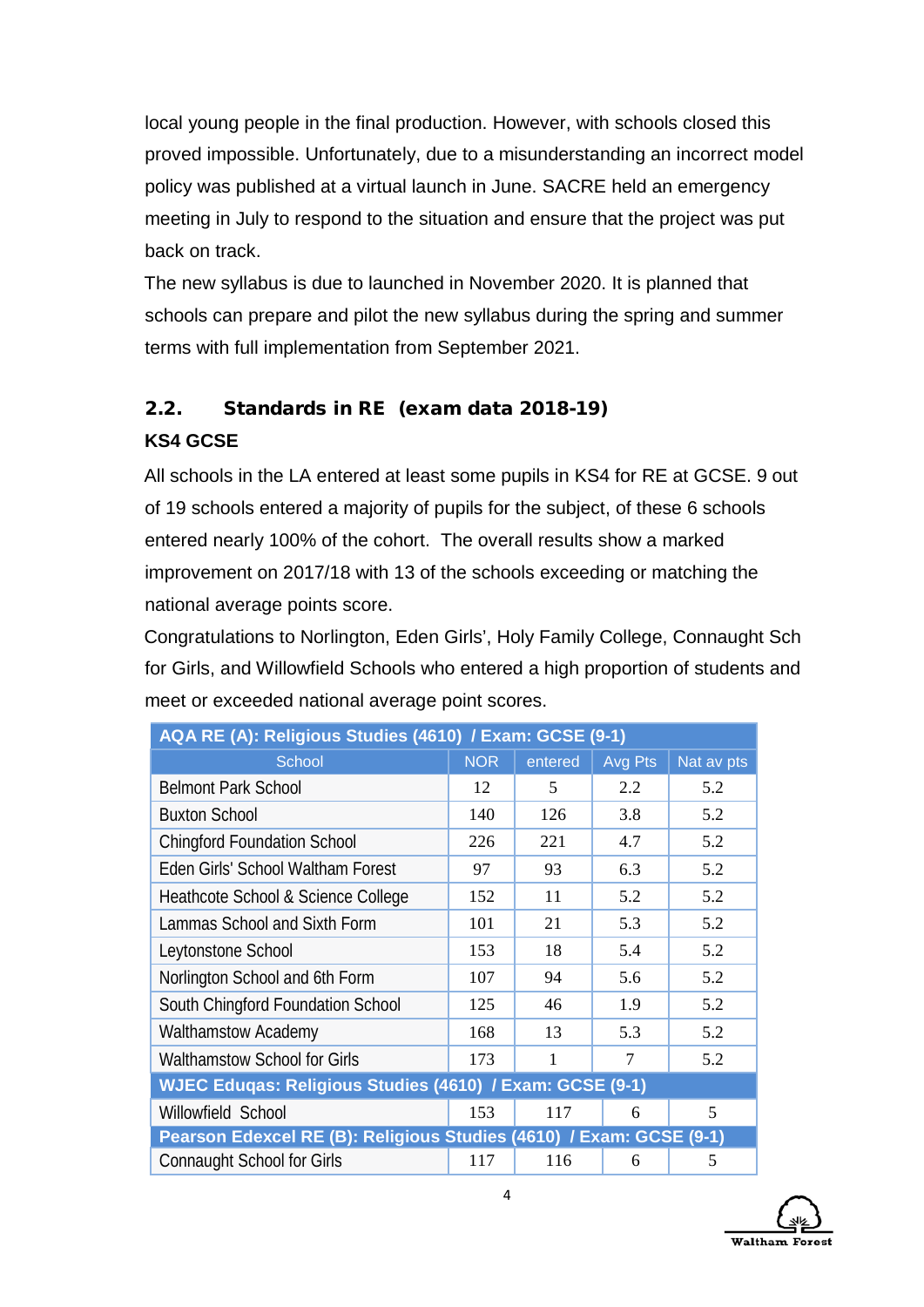| George Mitchell School                                              | 97  | 21  | 5.8 |  |
|---------------------------------------------------------------------|-----|-----|-----|--|
| Highams Park School                                                 | 222 | 37  | 6.2 |  |
| Kelmscott School                                                    | 162 | 158 | 4.3 |  |
| South Chingford Foundation School                                   | 125 | 76  | 4.7 |  |
| Walthamstow School for Girls                                        | 173 | 73  | 5.9 |  |
| Pearson Edexcel RE (A): Religious Studies (4610) / Exam: GCSE (9-1) |     |     |     |  |
| Holy Family Catholic School                                         | 172 | 170 |     |  |

## **KS5 GCSE A Level Results 2018/19**

In 2018/19 only 3 of the 10 schools or colleges with 6th forms across the LA entered students for RE at A level. This compares with 4 out of 10 in the previous year. The total of 33 entries in 2019 represents a continuing pattern of declining number of entries over the last few years. In this regard, Waltham Forest reflects the declining numbers taking the subject and lower average point scores nationally.

| School/College                     | <b>NOE</b> | $A^*A$         | $A^*$ -B | $A^{\star}$ -E | <b>Avg Pts</b> |
|------------------------------------|------------|----------------|----------|----------------|----------------|
| <b>National (all entries)</b>      | 15840      | 22.2           | 50.5     | 98.0           | 34.3           |
| <b>Chingford Foundation School</b> | 4          | 25.0           | 50.0     | 100.0          | 37.5           |
| <b>Leyton Sixth Form College</b>   | 12         | $\blacksquare$ | 16.7     | 91.7           | 25.0           |
| <b>Sir George Monoux College</b>   | 17         | $\blacksquare$ | -        | 88.2           | 14.1           |

## 2.3. Teaching & Resources 2019-20

The Summer term of 2020 saw the closure of our schools. In consequence a number of programmes could not occur.

## **The Faith and Belief Forum Linking programme:**

This programme was successfully run prior to the general schools closure in March.

## **Students and children on the programme:**

- Take part in three engaging and memorable link days with their partner school during the academic year
- Deepen knowledge and understanding of different beliefs by engaging directly with students from different backgrounds
- Develop skills of communication, empathy and reflection

## **Teachers and schools on the Linking programme:**

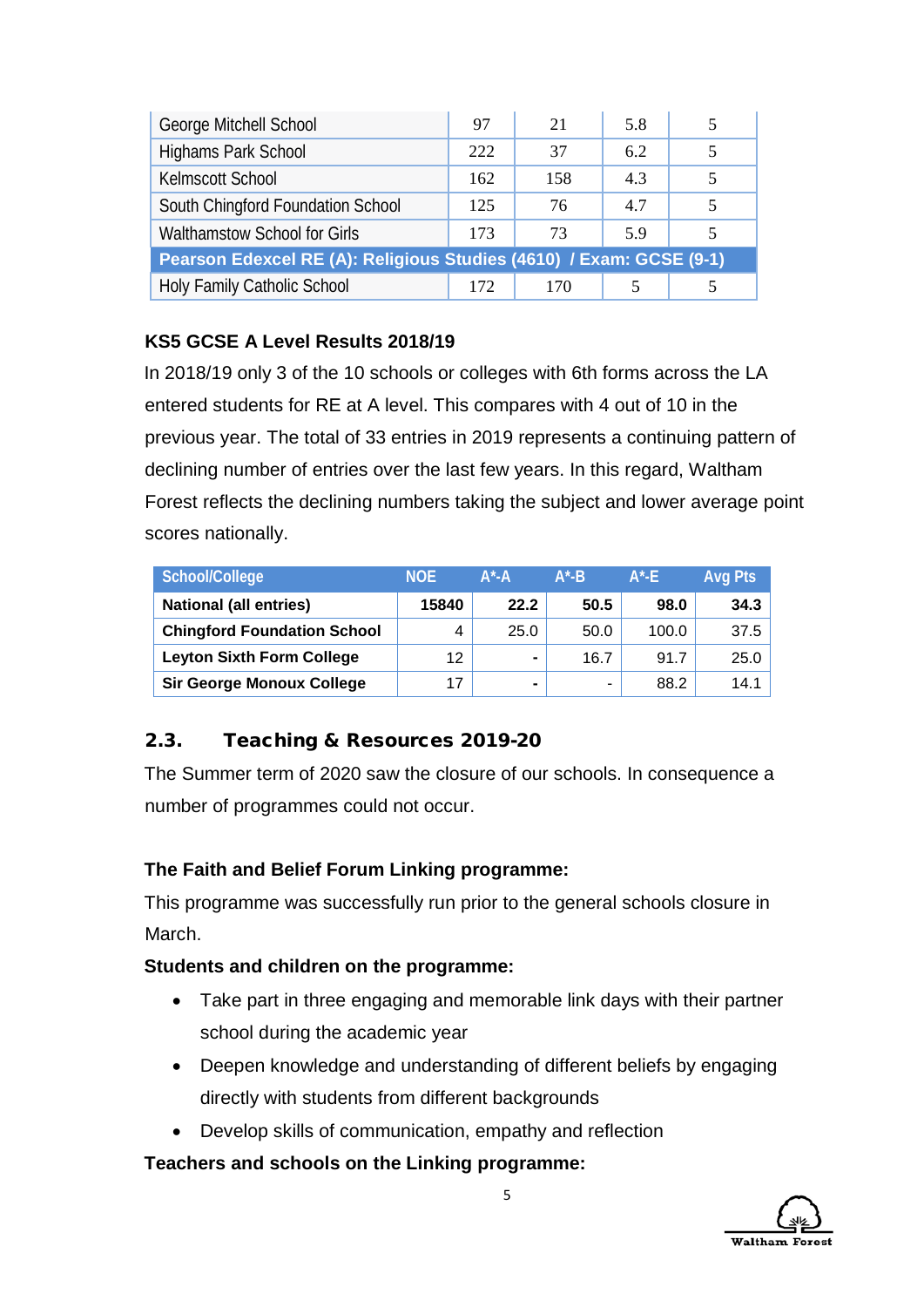- The programme helps the schools with their SMSC and British Values provision; It fosters in students an understanding and respect for difference, as well as giving them the opportunity to reflect upon their own identity and beliefs
- Teachers gain training and resources for running inter-faith and intercultural events, as well activities and ideas relevant to RE and PHSCE teaching at 2/3 CPD days during the academic year
- Build partnerships with local school

During 2019/20 Faith and Belief worked with nine schools, six Primary and three Secondary. This involved fourteen classes and more than three hundred students and provided two days training for ten teachers. The Forum were unable to continue the programme face to face between March and July 2020 but remained connected with the teachers and provided all with home learning resources for their linking classes and to use more widely within their schools

## 2.4. Complaints about RE

No complaints regarding Religious Education were received by SACRE during the year.

## 2.5. Withdrawal from RE and collective worship

SACRE did not receive any notifications from schools of parental withdrawals from RE or collective worship.

## **3. Collective Worship**

## 3.1. Determinations

SACRE has SACRE reviewed the Determinations Policy & Procedures following a consultation with schools. No requests for determinations relating to collective worship or complaints about how collective worship is delivered in school were received.

## **4. SACRE**

## 4.1. Code of conduct for members

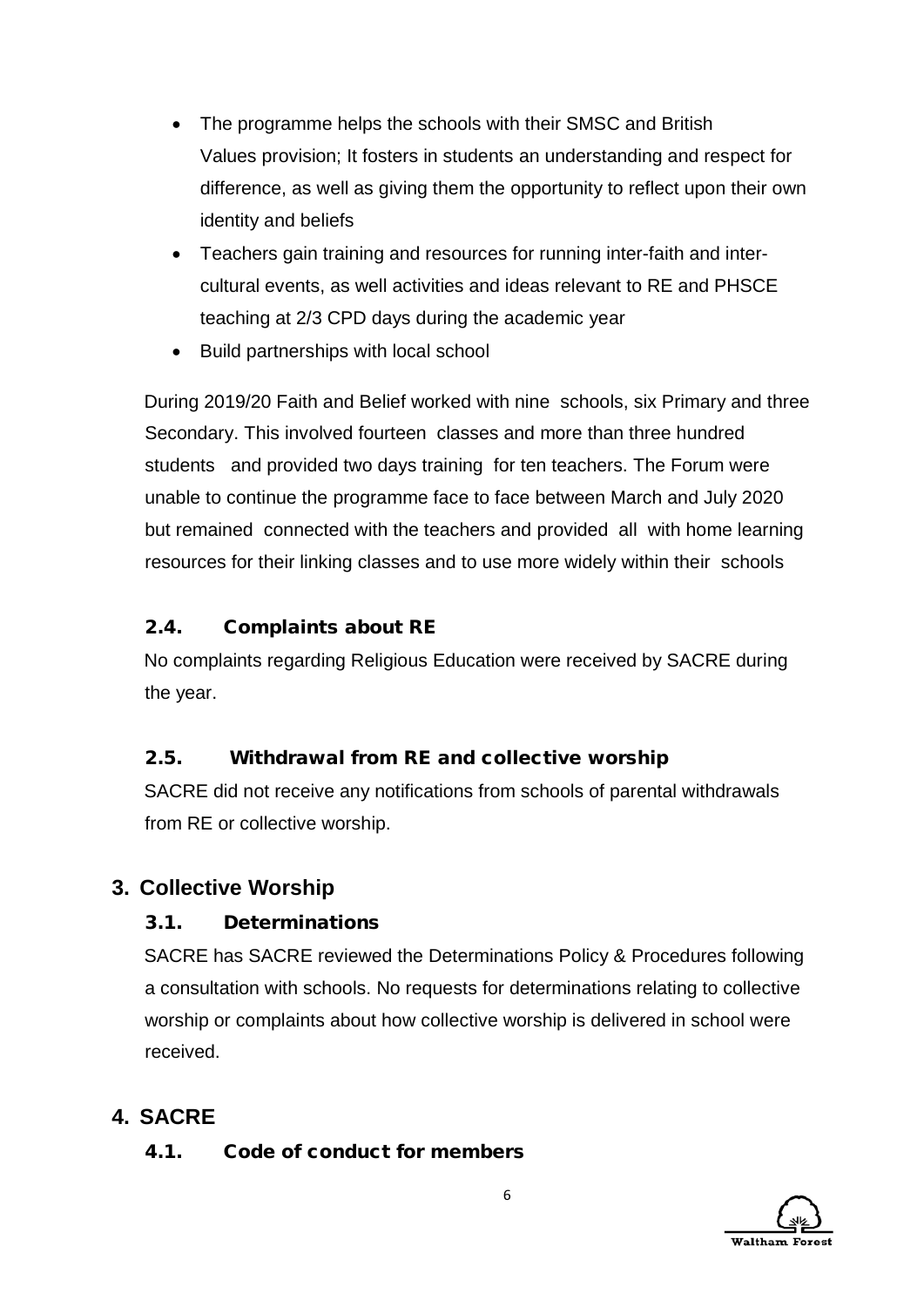A "Code of conduct" setting out the expectations for all SACRE members as was adopted. The document will be available on the SACRE section of the WF website.

## 4.2. Annual Plan

In the summer of 2020 SACRE confirmed the priorities for the work of the meeting in the coming academic year 2020-21.

- o Monitor and review the launch and implementation of the new Agreed Syllabus.
- o Review the membership of SACRE and ensure vacant posts are filled in a timely manner.
- o Ensure that SACRE guidance and information for schools and settings is easily accessible.
- o Develop a survey tool to monitor the quality of teaching and learning and outcomes for Religious Education in schools and settings.
- o Enhance the quality of professional development available to leaders and teachers to deliver high quality teaching and learning of RE.
- o Provide guidance on Collective Worship that supports schools to inspire children and young people to take an active role in reflecting on their shared values and celebrating the diversity of belief and practice in their school, Waltham Forest and the wider world.
- o Produce an Annual Report that informs the LA and schools of the feedback gained from our monitoring.

## **5. Links with other agencies**

## 5.1. The Faith and Belief Forum

Faith and Belief Forum has worked in Waltham Forest since 2017 bringing together teachers, children and young people of all beliefs in the 'Linking Schools' programme.

The charity was founded in 1997 as the Three Faiths Forum. Over the years their work has expanded to include people of all faiths and beliefs, both religious and non-religious. In 2018, they changed their name to the Faith & Belief Forum to reflect their inclusive ethos.

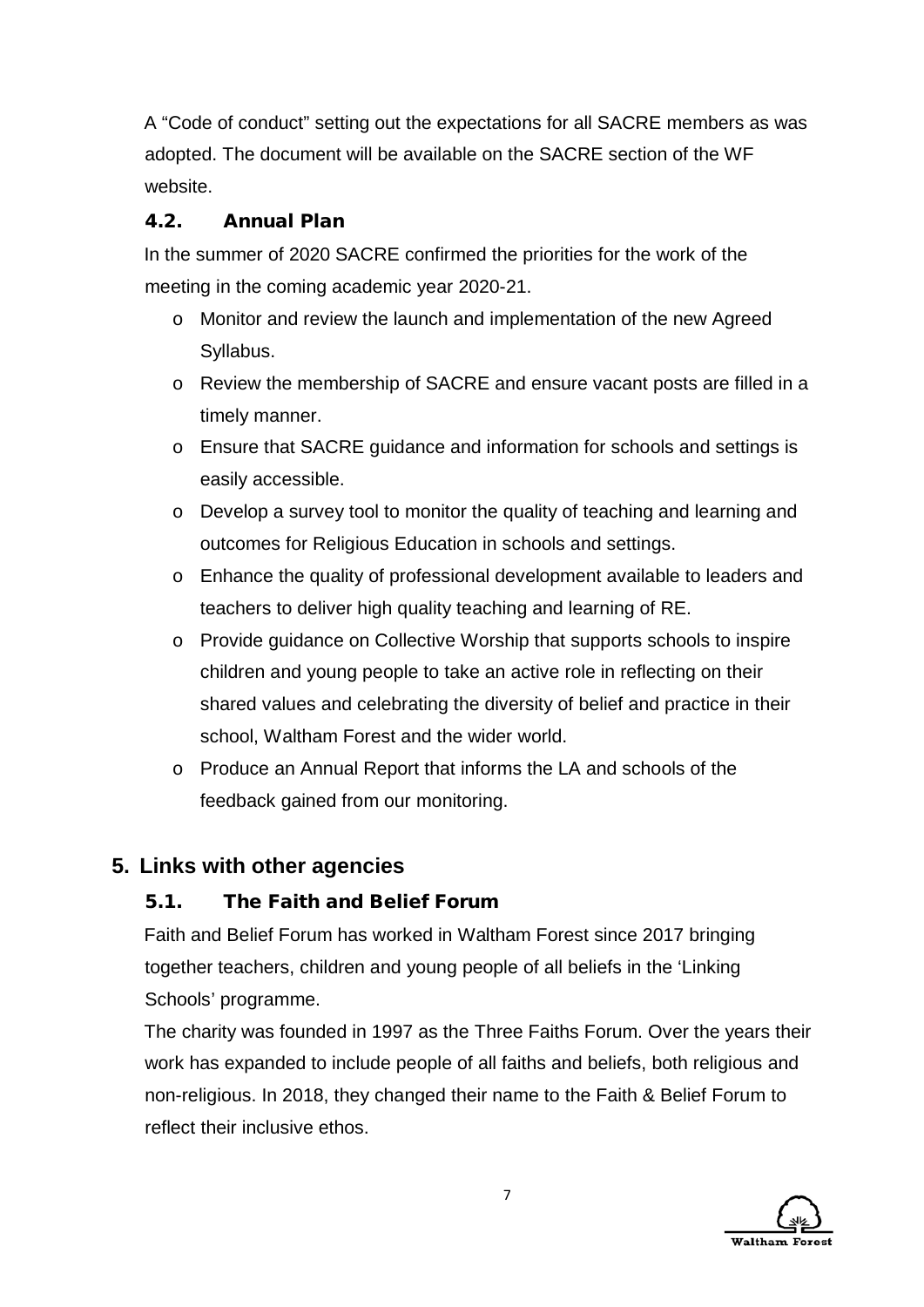### 5.2. Other links

**Prevent Strategy** – SACRE received a briefing by PC Steven MacDonald in the form of a WRAP (Workshop to raise awareness of Prevent) session.

**Safeguarding** - The meeting was given an update on the importance of safeguarding and SACRE agreed to receive a detailed briefing from the Local Authority Designated Offer for Safeguarding in the following term (Autumn 2020).

**Relationship and Sex Education** – the Director of Learning provided an update on the new requirements and development for the implementation RSE in the borough schools.

**Newham SACRE** – Claire Clinton (adviser to Newham SACRE) gave a presentation of the Newham Agreed syllabus and how it links with teacher resources on the Newham Curriculum Hub.

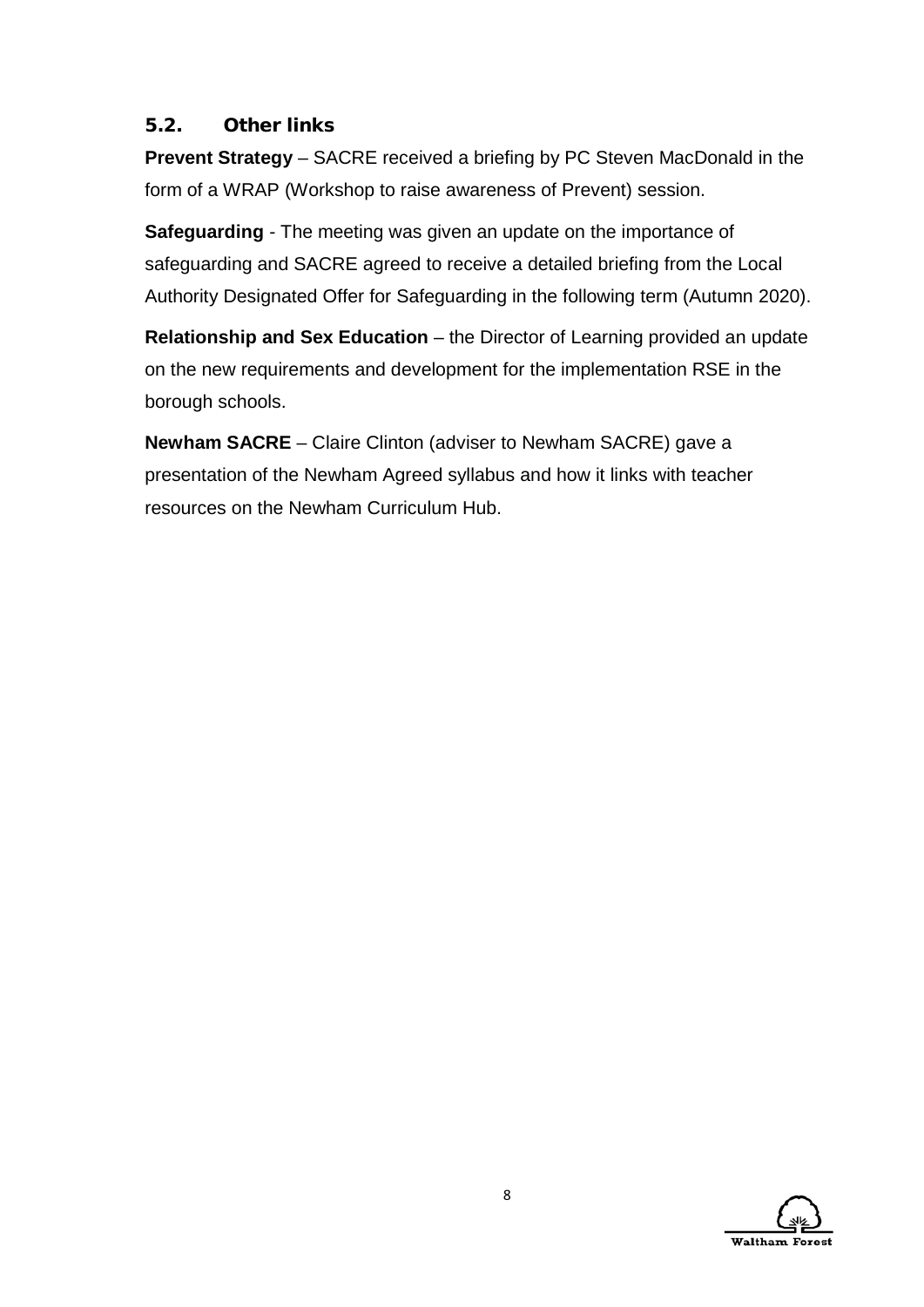# **Appendix A Membership**

| Group A Other Christian denominations and other faiths represented in Waltham |                |                                  |
|-------------------------------------------------------------------------------|----------------|----------------------------------|
| Forest                                                                        |                |                                  |
| African Caribbean Free Church                                                 | 1              | vacancy                          |
| lBah'ai                                                                       | 1              | vacancy                          |
| <b>Buddhism</b>                                                               | 1              | Mr Pilling                       |
| <b>Free Church</b>                                                            | 1              | vacancy                          |
| <b>Hinduism</b>                                                               | 1              | Mrs Tara Khare                   |
| Islam                                                                         | 4              | Mr Akhtar, Mr Looch, Mr Qureshi, |
|                                                                               |                | vacancy                          |
| Judaism                                                                       | 1              | Mr Braham                        |
| Roman Catholic                                                                | 1              | vacancy                          |
| Sikhism                                                                       | 1              | Mr Tarsem Bhogal                 |
| Pagan                                                                         | 1              | Mr Stygal                        |
| <b>Group B</b> The Church of England                                          |                |                                  |
| Appointed by the Diocese of Chelmsford                                        | $\overline{4}$ | Mr Cooke, Fr Summers, Ms Waller, |
| Education Committee with the Synod of the                                     |                | Fr Walsh.                        |
| <b>Waltham Forest Deanery</b>                                                 |                |                                  |
| <b>Group C</b> The Teachers and Educators of the borough                      |                |                                  |
|                                                                               |                |                                  |
| Headteacher                                                                   | 1              | vacancy                          |
| Early years                                                                   | 1              | Ms Lloyd                         |
| Primary                                                                       | 1              | Ms Soar                          |
| Special schools                                                               | 1              | vacancy                          |
| Primary Academy                                                               | 1              | vacancy                          |
| <b>Secondary Academy</b>                                                      | $\overline{2}$ | Mr I Jasat + vacancy             |
| <b>Secondary Schools</b>                                                      | $\overline{2}$ | $Ms L$ Hamilton + vacancy        |
| KS5                                                                           | 1              | Mr O'Brien                       |
| <b>Higher Education</b>                                                       | 1              | Mr O'Neil                        |
| <b>School Governor</b>                                                        | 1              | Mr Whitehead                     |
| <b>Group D</b> The London Borough of Waltham Forest and the community         |                |                                  |
| <b>Elected Members</b>                                                        | 4              | Cllr Rehman, Cllr Sweeden,       |
|                                                                               |                | Cllr Saumarez Cllr Lyons.        |
| Director of Learning (or appropriate nominee                                  | $\mathbf{1}$   | Mr Kilgallon                     |
| Humanist non-faith representative                                             |                | Ms Kaufman                       |
| Others (non-voting)                                                           |                |                                  |
| <b>RE Advisor to WF SACRE</b>                                                 |                | Ms McFadyen                      |
| <b>Waltham Forest Faith Community Forum</b>                                   |                | vacancy                          |
| <b>Faith and Community Officer (Met Police)</b>                               |                | <b>PC S McDonald</b>             |

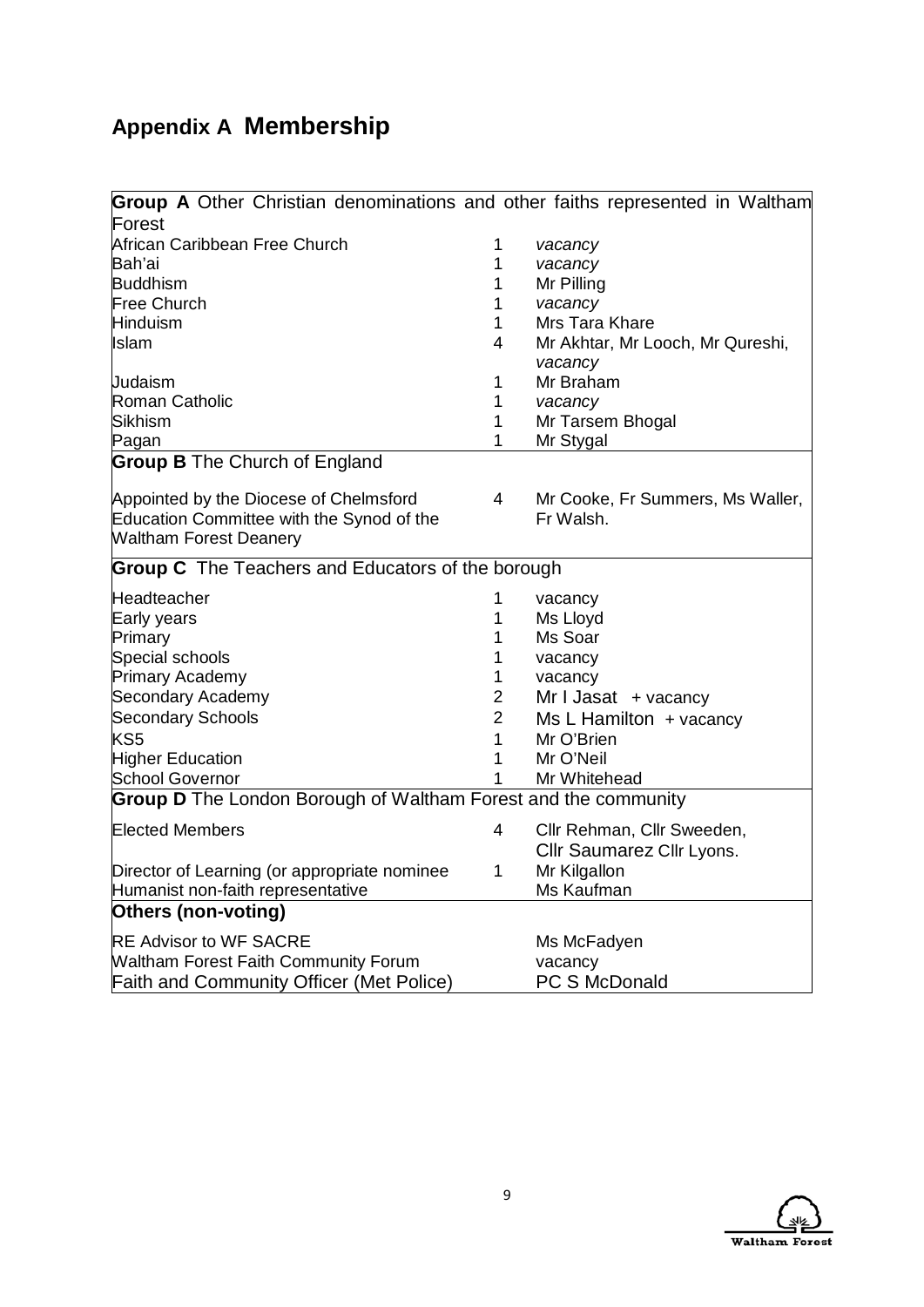## **Appendix B Meetings and attendance**

**Key** Attended: **Y** Absent: **abs** Apologies received: **ap** Membership ended:

|                      | Autumn 2019 |                      | Spring 2020 |            | Summer 2020            |           |
|----------------------|-------------|----------------------|-------------|------------|------------------------|-----------|
| <b>Meetings</b>      | 2nd Oct     | 28 <sup>th</sup> Nov | $29th$ Jan  | $25th$ Mar | 29 <sup>th</sup> April | $8th$ Jul |
| Mr Pilling           | Y           | abs                  | Y           | ap         | ap                     | ap        |
| Mrs Tara Khare       | Y           | ap                   | Y           | abs        | Υ                      | Y         |
| Mr Looch             | abs         | ap                   | abs         | abs        | abs                    | abs       |
| Mr Akhtar            | abs         | abs                  | abs         | abs        | abs                    | abs       |
| Mr Qureshi           | abs         | abs                  | abs         | abs        | abs                    | abs       |
| Mr Braham            | abs         | ap                   | Y           | abs        | Y                      | Υ         |
| Mr Tarsem Bhogal     | abs         | abs                  | ap          | ap         | ap                     | abs       |
| Mr Stygal            | Y           | Y                    | Y           | Y          | Y                      | abs       |
| Mr Cooke             | Y           | Y                    | ap          | Y          | Y                      | Y         |
| <b>Fr Summers</b>    | abs         | abs                  | abs         | abs        | abs                    | abs       |
| Ms Waller            | abs         | abs                  | abs         | abs        | abs                    | abs       |
| Ms Lloyd             | abs         | abs                  | abs         | abs        | abs                    | abs       |
| Ms Soar              | ap          | abs                  | Y           | abs        | Y                      | Y         |
| Mr I Jasat           |             |                      |             |            |                        | Υ         |
| Ms L Hamilton        |             |                      |             |            |                        | Y         |
| Ms K O'Brien         | abs         | abs                  | abs         | abs        | abs                    | abs       |
| Mr D O'Neil          | abs         | abs                  | abs         | abs        | abs                    | abs       |
| Mr Whitehead         | Y           | abs                  | Y           | Y          | Y                      | Y         |
| Cllr Rehman,         | Y           | abs                  | Υ           | abs        | Υ                      | ap        |
| Cllr Sweeden,        | abs         | ap                   | abs         | abs        | abs                    | Y         |
| <b>Cllr Saumarez</b> | abs         | abs                  | abs         | abs        | ap                     | abs       |
| Cllr Lyons           | abs         | abs                  | abs         | abs        | abs                    | abs       |
| Mr Kilgallon         | Υ           | Υ                    | ap          | ap         | ap                     | Y         |
| Ms Kaufman           | Y           | Y                    | Y           | Y          | Υ                      | Y         |
| Ms McFadyen          | Y           | Υ                    | Υ           | Y          | Υ                      | Y         |
| PC A Akano           | Υ           | ap                   | abs         | Υ          | Υ                      | Υ         |

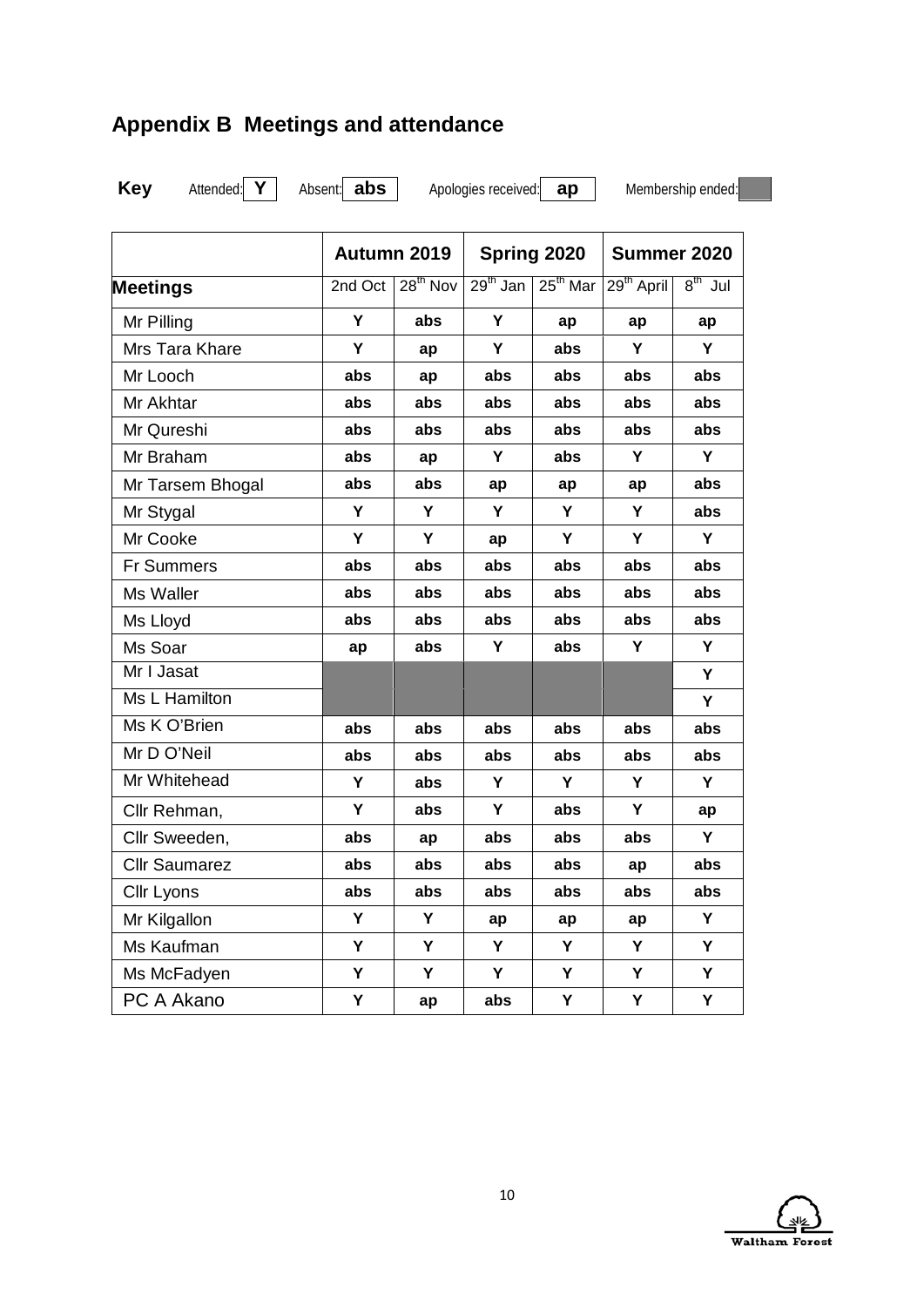# **Appendix C**

### **Constitution of the Waltham Forest Standing Advisory Council for Religious Education [SACRE**]

### **1. Defined Terms / Acronyms**:

| Adviser                 | The LA's professional RE technical lead                                                                |
|-------------------------|--------------------------------------------------------------------------------------------------------|
| <b>Agreed Syllabus</b>  | The approved RE syllabus adopted by the LA                                                             |
| DfE.                    | Department for Education                                                                               |
| HMI                     | Her Majesty's Inspector                                                                                |
| LA                      | The Local Authority known as Waltham Forest Council.                                                   |
| <b>Members</b>          | Nominated and approved SACRE person eligible to vote                                                   |
| Ofsted                  | Office for Standards in education- the sector inspectorate                                             |
| <b>Other Persons</b>    | Any member of public eligible to join SACRE but does not<br>hold voting right solutions for SACRE work |
| topics                  |                                                                                                        |
| Representative          | The LA's professional representative from Children's<br><b>Services</b>                                |
| <b>RE</b>               | <b>Religious Education</b>                                                                             |
| <b>Working Parties,</b> | A delegated group from within SACRE tasked with                                                        |
| recommending            |                                                                                                        |

### **2. The purpose of the Waltham Forest SACRE is:-**

- 1. **To advise the Local Authority (LA)** on matters connected with collective worship in community schools and the religious education (RE) to be taught in accordance with the local agreed syllabus in community and voluntary aided schools. SACRE also provides advice to Academy, Independent and free schools within the LA boundary.
- 2. SACRE may respond to other matters regarding religious education which the borough may refer to the SACRE, or as the SACRE may see fit e.g. challenging the provider with regards to opportunities to study the subject, training of staff, and standards of achievement.
- 3. a. SACRE is the local body to agree a "determination", for a particular school, on application by the Headteacher. Whilst the Law requires the majority of acts of collective worship in schools, to be wholly or mainly of a broadly Christian character, the Act also gives to SACRE the power to amend this requirement by a determination and put in its place an alternative form of collective worship, for some or all pupils.

b. SACRE may appoint a sub-committee to exercise this role which will consist of the chair, the vice chair and one representative of each SACRE group.

4. **To work with and actively support the Borough** in implementing the Waltham Forest Agreed Syllabus for Religious Education.

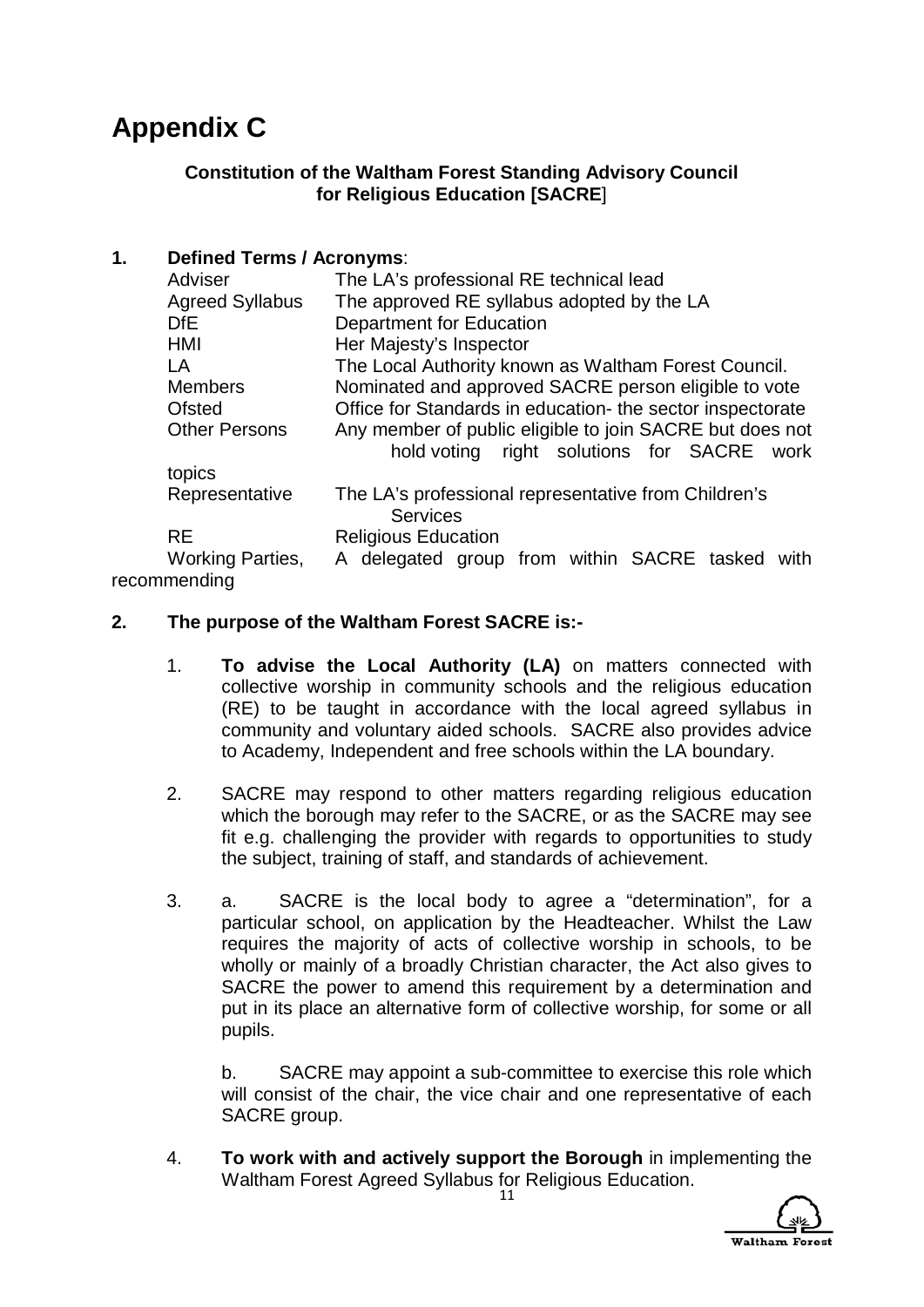3. The work of SACRE will be achieved in partnership with the interested parties by:-

- a) Being given information about the existing provision for RE in schools, i.e. levels of staffing, resources, curriculum used, progress data, achievement and results.
- b) Providing support for RE within the LA and to schools, subject to available resources
- c) Publicising SACRE's role and function to Headteachers, Governors, Teachers, Parents, Academies, Free Schools, Independent Schools and the wider Faith Communities and the local community as a whole.
- d) Advising those in c) about the nature of RE, its legal requirement in schools and their responsibilities for ensuring its provision.
- e) Supporting and fostering community cohesion, citizenship and interfaith and cultural links
- f) Encouraging members of SACRE to lead and participate in training activities
- g) Advising resources for the support of the WF Agreed Syllabus and the promotion of good citizenship, community cohesion and interfaith links
- h) The Council keeping up to date with national developments from HMI, Ofsted, and DfE with regard to the development and teaching of RE and provision for collective worship
- i) Offering advice, support and participation in the Borough's complaints procedure when appropriate/on request.
- j) Discussing in a local context national policy, in relation to RE.
- 5. **(i) To publish an annual report** (as per Circular 1/94) which shall:
	- a) Specify any matters in respect of which SACRE has given advice to the borough
	- b) Broadly describe the nature of advice given
	- c) Where any matter was not referred to the SACRE, give SACRE's reason for offering advice
	- d) Report on the public examination results in RE / RS for the previous school year
	- e) Report on activities undertaken to promote and develop RE and collective worship in the borough's schools and community
	- f) Describe work towards the production of/ review of/modification of the Waltham Forest Agreed Syllabus
	- g) Describe work done by SACRE to promote community cohesion in the LA.

(ii) SACRE may appoint a sub-committee to carry out this function which must include representatives of all four groups.

### **3. Membership**

The Waltham Forest Standing Advisory Council on Religious Education (SACRE) shall consist of representative members appointed by Waltham Forest Council (the Local Authority) to represent:

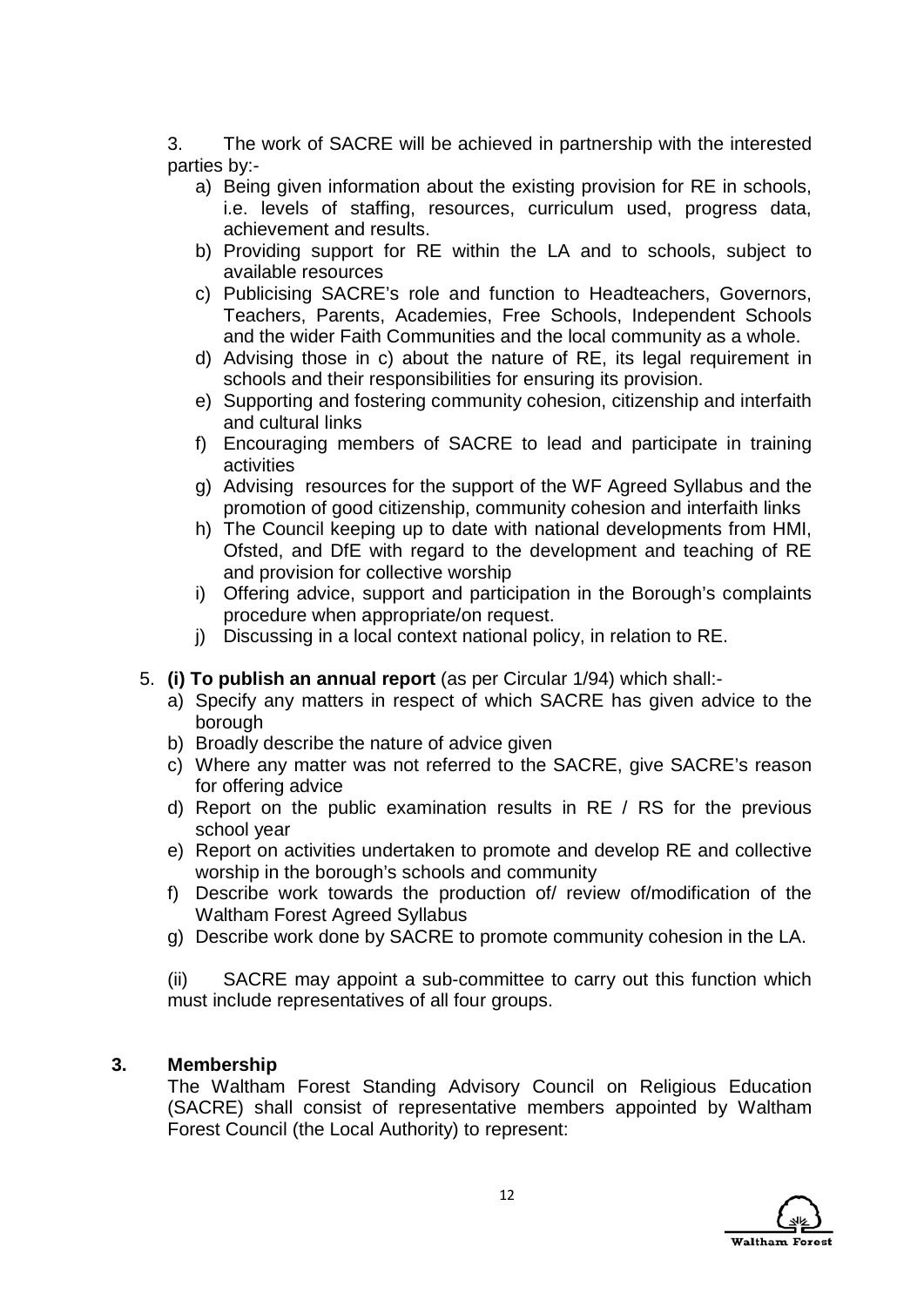|            | Group 'A': Christians and other religious denominations as will |
|------------|-----------------------------------------------------------------|
|            | appropriately reflect the religious traditions of those within  |
|            | the Local Authority (See appendix A)                            |
| Group 'B': | The Church of England                                           |
| Group 'C': | Teachers Associations Recognised by the Authority and           |
|            | Other educational establishments                                |

Group 'D': The Local Authority and non-faith organisations

The Membership of the SACRE will be reviewed annually at the first meeting of the autumn term.

#### **4. Composition and quorum**

All Groups the composition shall be as presented in Appendix A of this document.

Meetings of the SACRE shall be quorate when at least one representative member from each of the four representative groups is present; four representatives. If the meeting is not quorate, the meeting can continue, but decisions would have to be ratified at the next meeting of the SACRE. *A Working Party meeting does not constitute a formal SACRE meeting (see paragraph 6).*

#### **5. Co-opted Members**

The representative groups on the SACRE may co-opt other persons for such purposes and such length of time as the representative groups on SACRE decide. Co-opted members may resign at any time and may be removed by representative Groups at any time.

#### **6. Working Parties**

SACRE may establish and appoint members to Working Parties which may include non-members of SACRE that have the expertise to contribute to a particular subject/topic. Any established Working Party will have a 'terms of reference' for its work leading to recommendations to SACRE rather than the delegation of decision making. The composition for a working party will include a member representative from each Group of the constitution of SACRE.

### **7. Position of Chair and Vice Chair of SACRE**

The elections of the Chair and Vice Chair of SACRE shall be conducted annually by the representative members of the SACRE, at its first meeting of the council cycle.

Each represented member will have one vote for the purpose of electing a Chair and Vice Chair.

The Chair and Vice Chair of SACRE will be elected from amongst members of Groups A, B, C and D. If there is more than one candidate for either position, the candidate receiving the most votes shall be elected.

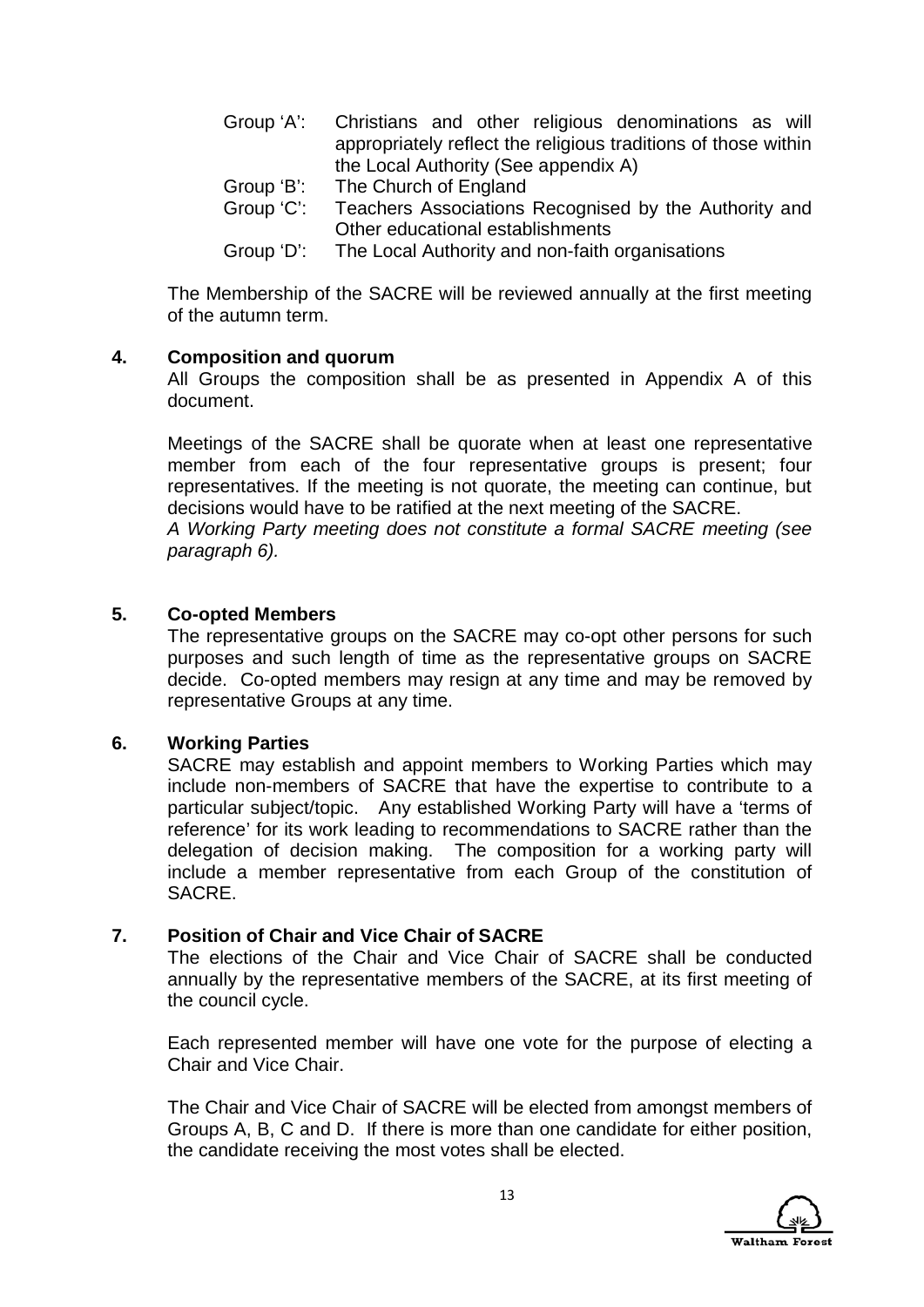In the absence of a Chair and vice chair', an executive member shall be elected to lead the SACRE for that meeting.

The prime duties of the Chair, with the support of the Vice Chair are to:

- Manage the meetings of SACRE
- Attend meetings with the LA as necessary
- Represent the WF SACRE to other bodies (e.g. NASACRE) as required and
- To lead on any other matters as agreed by SACRE

### **8. Advisor to SACRE**

The LA will allocate appropriate advisor time to the SACRE. The specific responsibilities of this advisor are to:

- Provide advice to the SACRE and any Working Parties on professional issues
- Advise and update SACRE members on any new government guidance or policy documents
- Support SACRE to carry out its role of monitoring and supporting schools within the LA for the delivery of the RE and Collective Worship curriculums.
- Provide updates and information to the LA as necessary

### **9. Voting Procedures in SACRE**

On any issue to be decided by the SACRE, except as provided in Section 7 paragraph 2, only the four representative groups shall be entitled to a vote and each group shall have a single vote.

Individual representative members cannot vote separately. Co-opted members are not entitled to vote; nor are the advisor(s) to SACRE.

All issues shall be decided by a simple majority vote, there shall not be a casting vote.

All decisions taken by the SACRE, including the election of Chair and Vice Chair, shall be recorded by the Clerk in the minutes of the meeting.

### **10. Voting procedures within each Representative Group**

Before any representative group casts its single vote on any issue to be decided by the SACRE it shall meet to discuss the issue. The decision of the representative group shall be determined by a simple majority vote in which each member of the group has one vote.

Issues shall be decided by a simple majority vote and there shall not be a casting vote. In the case of a tied vote the group shall abstain from voting on the issue in SACRE; this abstention should be recorded by the Clerk.

Where there is an instance when a meeting is not quorate, votes may be polled via email to the Clerk to SACRE A written proposal must be provided to members in advance of this vote requiring a yes/no vote only.

### **11. Terms of Office for Representative Members**

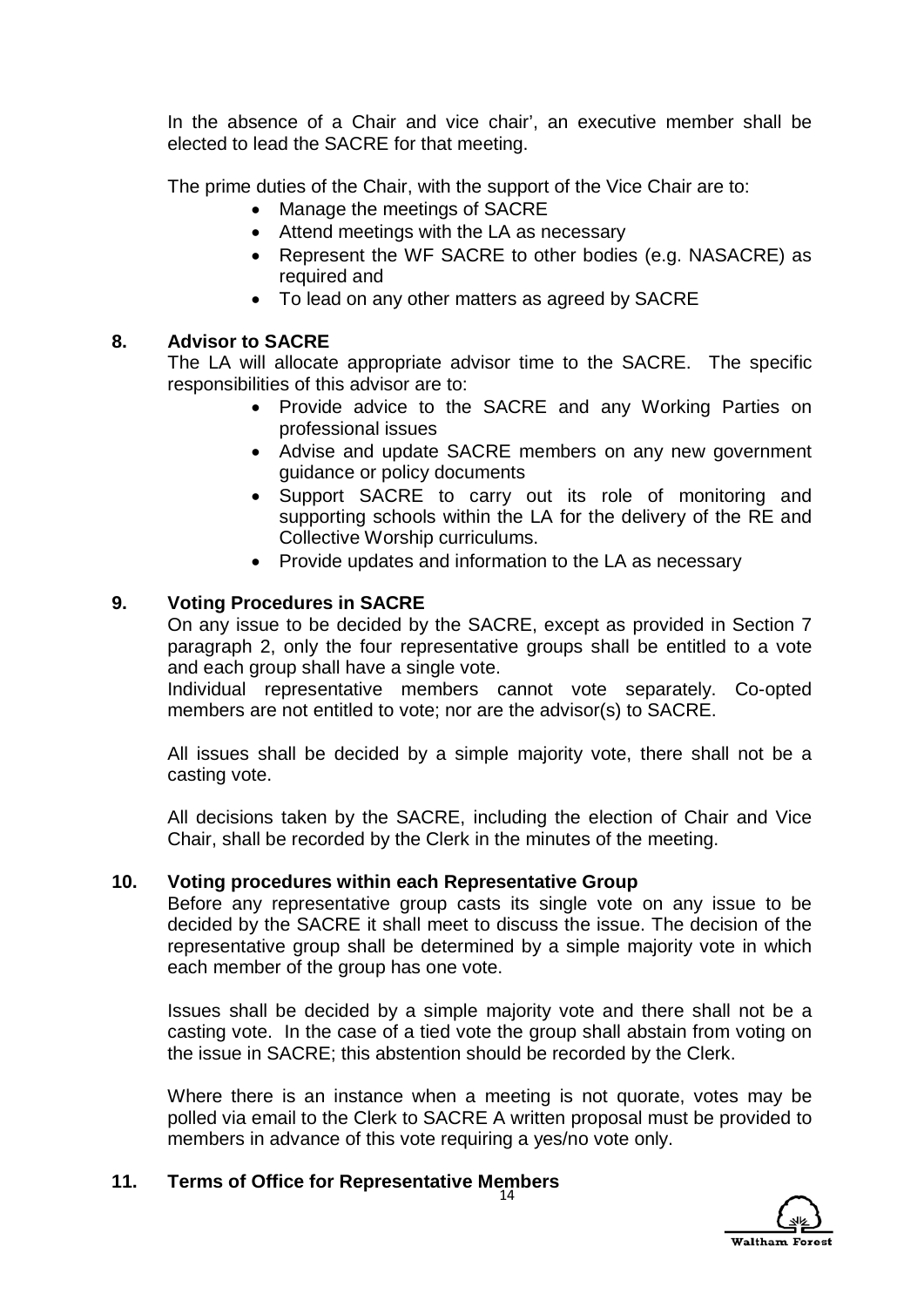The representative members shall hold office until such members' terms of office come to an end or they resign or they become otherwise ineligible for membership.

When a vacancy arises, the LA must attempt to appoint a replacement member to the SACRE to represent the same group as the retiring member.

Any representative/ member may resign at any time.

### **12. Declarations of Interest**

Interests, whether personal or prejudicial, should be declared annually. If a member has a prejudicial/personal interest in a particular, one-off, agenda item they should declare that interest and withdraw from the meeting and take no part in the decision making process.

### **13. Disqualification**

Members or co-opted members who fail to attend three consecutive meetings without a satisfactory explanation will have their membership reviewed by the SACRE. The Local Authority may remove any representative or co-opted member that has failed to attend three consecutive meetings without valid reason.

#### **14. Administrative arrangements**

The SACRE must utilise its allocated funding to secure a Clerk to SACRE that will:

- Draft an agenda in accordance to requirements and legislation no less than 21 days prior to the meeting
- The agenda must be distributed to all members no less than seven days in advance of the listed meeting; all information shall be sent at least electronically and in hard format as necessary
- The minutes of each meeting shall be produced and approved with the Chair and Clerk within 20 working days of the meeting, the Clerk shall distribute these minutes to all members electronically
- The minutes of each meeting shall be listed on the agenda of the subsequent meeting for approval and shall be re issued to all members with the agenda for the forthcoming listed meeting
- Maintain an attendance register of attendance at SACRE and advise on attendance matters as detailed in point 13 of the constitution
- Publish all documents relating to the SACRE on the LA's website for public scrutiny

### **15. Financial Arrangements**

The LA will provide the SACRE with an allocation of funding for the purposes of maintaining the work of the committee, securing professional advice as required, resourcing syllabus development and maintaining an overview of the provision in schools.

### **16. Disputes and Complaints**